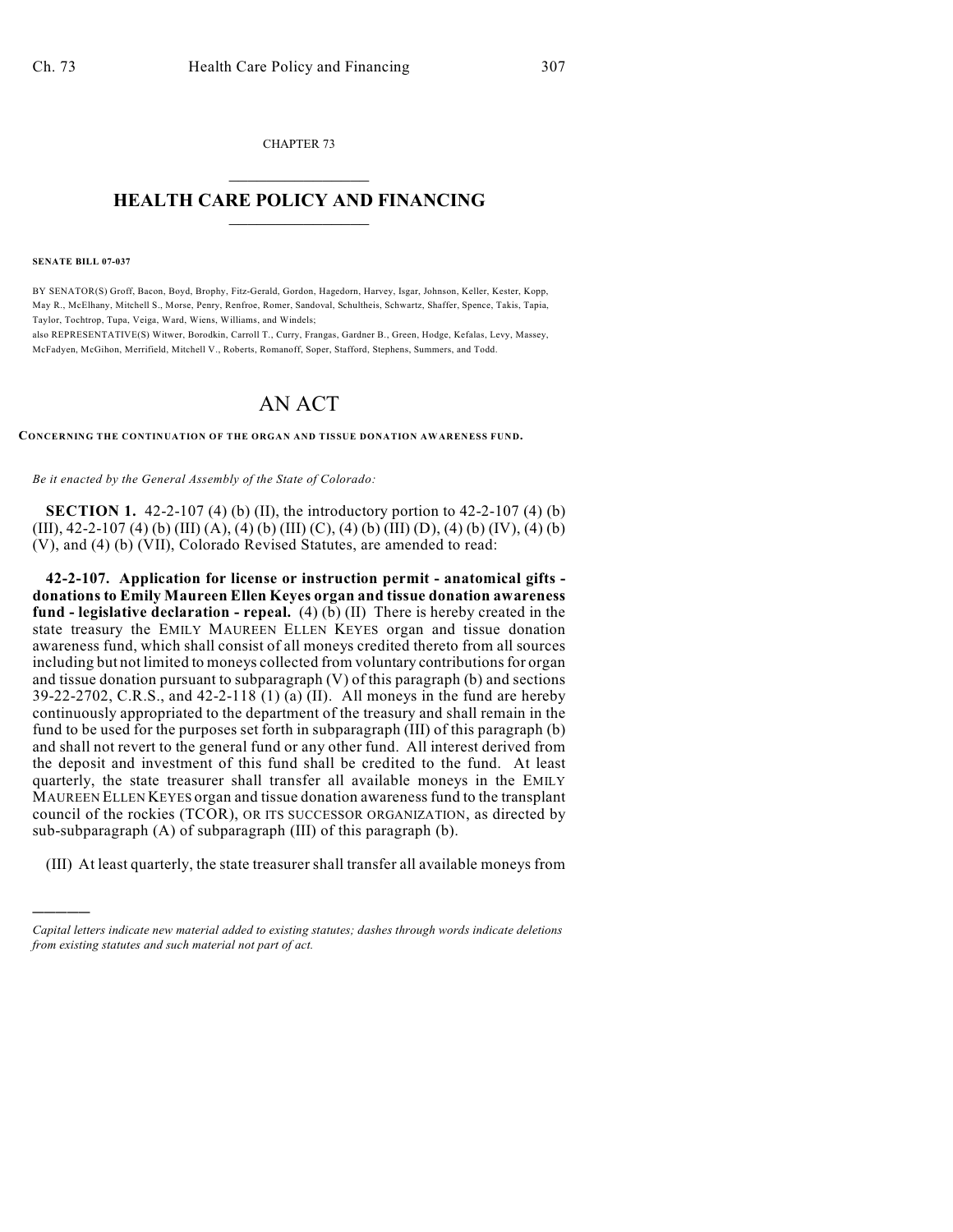the EMILY MAUREEN ELLEN KEYES organ and tissue donation awareness fund:

(A) To the transplant council of the rockies (TCOR), OR ITS SUCCESSOR ORGANIZATION, to provide funding for activities to promote organ and tissue donation through the creation and dissemination, by means of electronic media and otherwise, of educational information including public service announcements and information to increase awareness in the medical professions and related fields. The transplant council of the rockies (TCOR), OR ITS SUCCESSOR ORGANIZATION, shall create, by amendment to its articles of incorporation or bylaws or otherwise, as appropriate, an advisory group to allocate moneys received pursuant to this sub-subparagraph (A). Such advisory body shall include a representative of any qualified transplant organization. Such organizations shall include those for organs, tissue, bone marrow, and blood. The advisory body created under this sub-subparagraph (A) shall report in writing in a form and manner determined by the department and at such intervals as required by the department on the use of moneys received under this sub-subparagraph (A). No moneys made available pursuant to this paragraph (b) shall be used to encourage fetal tissue donation.

(C) Before any payment to transplant council of the rockies (TCOR), OR ITS SUCCESSOR ORGANIZATION, from the EMILY MAUREEN ELLEN KEYES organ and tissue donor DONATION awareness fund may be made for any purpose, to the department of revenue for the reasonable costs associated with the initial installation of the organ and tissue donor registry, the setup for electronic transfer of the donor information for the organ and tissue donor registry to the federally designated organ procurement agency, computer programming and form changes necessary as a result of the creation of the organ and tissue donor registry, and the tracking and reporting of moneys designated as contributions to the fund pursuant to section 39-22-2702, C.R.S.

(D) To the transplant council of the rockies (TCOR), OR ITS SUCCESSOR ORGANIZATION, for the costs associated with educating the public about the organ and tissue donor registry pursuant to section 12-34-110, C.R.S.

(IV) Appropriations made by the general assembly pursuant to subparagraph (III) of this paragraph (b) shall not exceed moneys in the EMILY MAUREEN ELLEN KEYES organ and tissue donation awareness fund that are available for appropriation.

(V) An applicant may make a donation of one dollar or more to the EMILY MAUREEN ELLEN KEYES organ and tissue donation awareness fund, created in subparagraph (II) of this paragraph (b), to promote the donation of organs and tissues under the provisions of the "Uniform Anatomical Gift Act", part 1 of article 34 of title 12, C.R.S. The department shall collect such donations and transmit them to the state treasurer, who shall credit the same to the EMILY MAUREEN ELLEN KEYES organ and tissue donation awareness fund. The donation prescribed in this subparagraph (V) is voluntary and may be refused by the applicant. The department shall make available informational booklets or other informational sources on the importance of organ and tissue donations to applicants as designed and approved by the advisory body created under sub-subparagraph (A) of subparagraph (III) of this paragraph (b). The department shall inquire of each applicant at the time the completed application is presented whether the applicant is interested in making a donation of one dollar or more and shall also specifically inform the applicant of the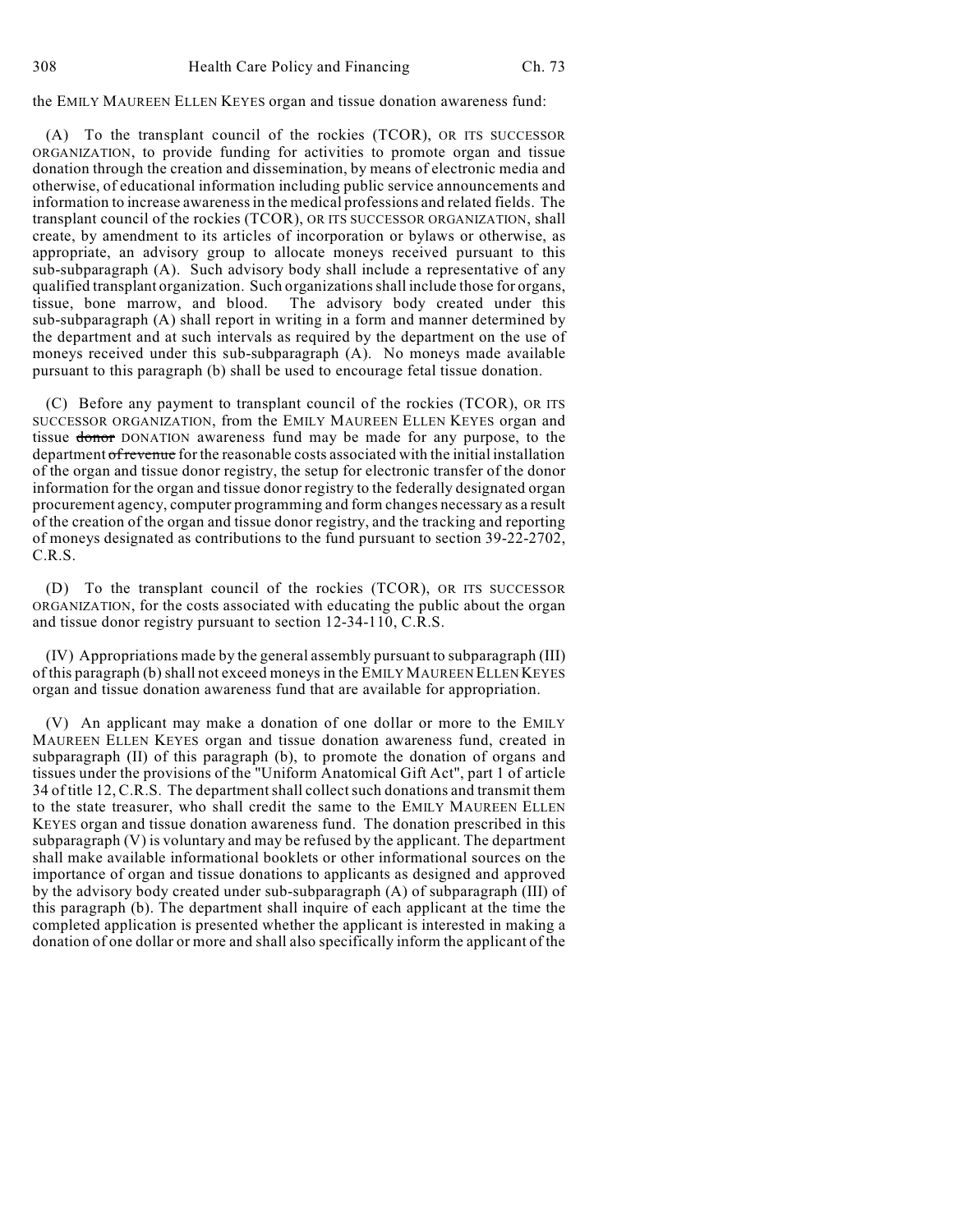option for organ and tissue donations. The department shall also provide written information designed and approved by the advisory body created under sub-subparagraph (A) of subparagraph (III) of this paragraph (b) to each applicant volunteering to become an organ and tissue donor. The written information shall disclose that the applicant's name shall be transmitted to the organ and tissue donor registry created in section 12-34-110, C.R.S., and that the applicant shall notify the federally designated organ procurement agency of any changes to the applicant's donor status.

(VII) This paragraph (b) is repealed, effective July 1, 2008 JULY 1, 2018.

**SECTION 2.** 42-2-118 (1) (a) (II), Colorado Revised Statutes, is amended to read:

**42-2-118. Renewal of license in person or by mail - donations to Emily Maureen Ellen Keyes organ and tissue donation awareness fund - repeal.** (1) (a) (II) (A) An applicant may make a donation of one dollar or more to the EMILY MAUREEN ELLEN KEYES organ and tissue donation awareness fund, created in section 42-2-107 (4) (b) (II), to promote the donation of organs and tissues under the provisions of the "Uniform Anatomical Gift Act", part 1 of article 34 of title 12, C.R.S. The department shall collect such donations and transmit them to the state treasurer, who shall credit the same to the EMILY MAUREEN ELLEN KEYES organ and tissue donation awareness fund. The donation prescribed in this sub-subparagraph (A) is voluntary and may be refused by the applicant. The department shall make available informational booklets or other informational sources on the importance of organ and tissue donations to applicants as designed and approved by the advisory body created under section  $42-2-107(4)$  (b) (III) (A). The department shall inquire of each applicant at the time the completed application is presented whether the applicant is interested in making a donation of one dollar or more and shall also specifically inform the applicant of the option for organ and tissue donations by having a "Y" placed in the donor field on the front of the document. The department shall also advise each applicant volunteering to become an organ and tissue donor that the applicant's name shall be transmitted to the organ and tissue donor registry created in section 12-34-110, C.R.S., and that the applicant shall notify the federally designated organ procurement agency of any changes to the applicant's donation.

(B) This subparagraph (II) is repealed, effective  $\frac{\text{H}_1}{\text{H}_2}$  JULY 1, 2018.

**SECTION 3.** 39-22-2702, Colorado Revised Statutes, is amended to read:

**39-22-2702. Voluntary contribution designation - procedure.** For income tax years that commence on or after January 1, 2004 JANUARY 1, 2007, but before January 1, 2007 JANUARY 1, 2010, the Colorado state individual income tax return form shall contain a line whereby each individual taxpayer may designate the amount of the contribution, if any, the individual wishes to make to the EMILY MAUREEN ELLEN KEYES organ and tissue donation awareness fund created in section 42-2-107 (4) (b) (II), C.R.S.

**SECTION 4.** 39-22-2703, Colorado Revised Statutes, is amended to read: